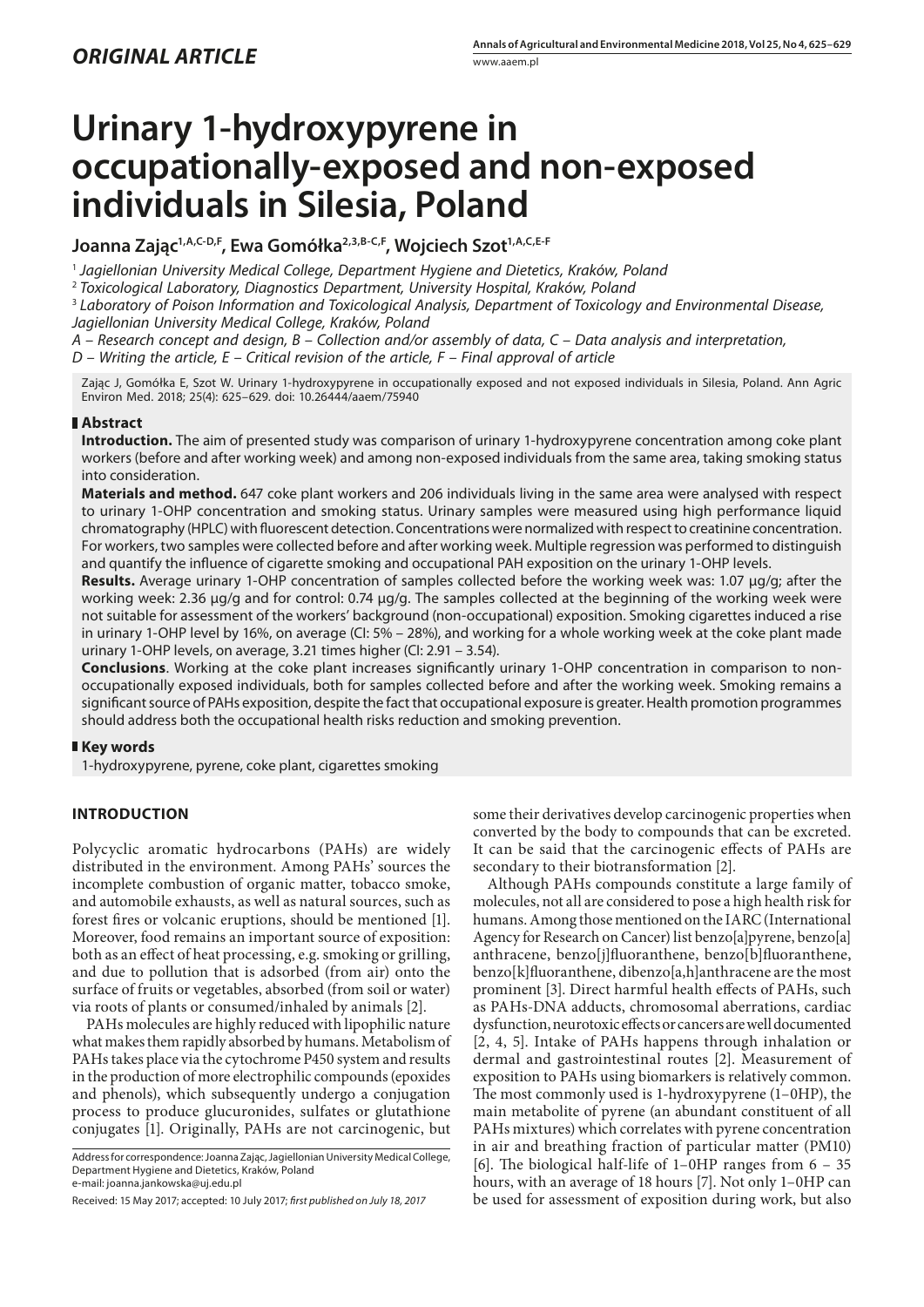other biomarkers e.g. 3-hydroxybenzo[a]pyrene (3-OHBaP). This metabolite of benzo[a]pyrene, can also be used as an indicator of exposure [2]. Although 3-OHBaP could be treated as biomarker of PAHs' carcinogenic fraction [8], 1-OHP can indirectly evaluate the carcinogenic risk for working individuals. As reported by Apostoli et al., 4.4 mg of 1-OHP per gram of creatinine is connected with a relative risk of 1.3 for lung cancer mortality [6], and by some authors this concentration is considered as a benchmark guideline [9]. Moreover, the usefulness of 1-OHP has been confirmed by many authors [10, 11].

As there are no fixed benchmark guidelines, different assessments have been proposed. According to Jongeneelen et al., three benchmark guidelines can be described. The first, for non-occupationally exposed non-smoking individuals is 0.24  $\mu$ mol/mol (0.46  $\mu$ g/g) and for smokers – 0.76  $\mu$ mol/ mol (1.47 μg/g). The second, representing the concentration of 1-OHP where among workers no gentoxic effects can be found – 1.4  $\mu$ mol/mol (2.7  $\mu$ g/g). And the third benchmark, which represents 1-OHP concentration under occupational exposure, specifically for coke-plant workers  $-2.3 \mu$ mol/ mol (4.4 μg/g). However, the publication of Joneneelen from 2014 recommendeda state-of-the-art threshold of 1-hydroxypyrene in urine as 1.0 μmol/mol creatinine (1.9  $μg/g)$  [12].

In occupational exposure assessment, according to guidelines, 1-OHP urinary samples should be measured twice: before the beginning of the shift on the first day of the working week (after 2 days without exposure at work) and on the last day of the working week [13].

The aim of presented study was comparison of urinary 1-hydroxypyrene concentrations among coke plant workers (before and after the working week) and among non-exposed individuals from the same area, taking smoking status into consideration.

## **MATERIALS AND METHOD**

# **Study population**

The study population included 647 coke plant workers and 206 individuals non-exposed to PAHs at work (control group). The coke plant workers underwent a urinary 1-OHP assay during their routine obligatory annual health screening. The anonymized information on urinary 1-OHP concentration, as well as age and smoking status of the coke plant workers were obtained. The study group covered the whole population of PAH-exposed workers of the coke plant. Among the workers there were 635 men and 12 women; mean age 44 years (min. 18 years, max. 63 years). In the subsequent analysis, the workers were not stratified with respect to gender, due to the under-representation of women Working in conditions of exposition was longer than one year (mean period of exposure to PAHs: 31.5 years).

The control group consisted of volunteers living in the vicinity of the coke plant but not employed therein. The age, smoking status and living area data for the control group was collected using a short survey by a health worker. Control group consisted of 122 women and 84 men aged between 18 – 73 years, average age: 49 years. Both workers and control study participants lived in the same area in small cities (less than 20,000 citizens) or villages, located from about 1 km – 7 km from the nearest coke plant battery.

34% of workers and 15% of non-workers declared smoking cigarettes.

#### **Samples collection**

For workers, urine samples were collected twice, according to guidelines [13]: the first before the work shift after two non-working days, and the second at the end of the last day of the working week. In case of control group, samples were collected only once. All the samples were collected between June – December of 2016. Urine samples were collected into polypropylene tubes and immediately frozen at -20 °C for a maximum of two weeks for analysis.

#### **Samples treatment**

Analysis of all the samples was performed in the same laboratory using identical methodology. Samples treatment was based on the method described in the publication of Simon et al. [14]. Briefly: 10 ml of urine samples were diluted 1:1 (v/v) with acetate buffer (0.3M,  $pH=5$ ) and vortexed. Subsequently samples were hydrolyzed using β-glucuronidase-arylsulphatase. After 16-hours of incubation at 37 °C, samples were vortexed and applied to Solid Phase Extraction columns filled with C18. Adsorbed fraction was subsequently eluted with methanol, evaporated at 37 °C, and dissolved in acetonitrile and water. Samples were applied to a Kinetex C18 (5μm, 100A, 150x4.6 mm) column. Elution was carried out in a gradient of acetonitrile (A) and water (B): starting from proportion  $0.4:0.6$  (A:B) – 1:0 (A:B) during the first 25 minutes (changes started after 5 minutes); during last 10 minutes, A:B proportion returned to the starting proportion (0.4:0.6). Fluorescent detection of 1hydroxypyrene was performed at excitation wavelength = 280 nm and emission wave- length = 390 nm. Limit of detection (LOD) for 1-hydroxypyrene was established at 0.1 μg/l. Calibration was carried out by a standard addition method.

All results were normalized for creatinine. Creatinine was determined photometrically as picrate according to the Jaffé method [15]. In the text, the unit μg/g means: μg of 1-hydroxypyrene per 1 g of creatinine. Studies describing the results in units other than μg/g were cited in original units, together with values recalculated into μg/g in parenthesis. When needed, for this calculation an average creatinine concentration of 1.30 g/l was assumed, which was the average creatinine content in urine among participants of this study. All the measured concentrations were above the method's level of detection.

#### **Statistical analysis**

Concentrations of 1-OHP in urine generally obeyed the log-normal distribution, expressing however some level of distortion. Therefore the non-parametric methods were preferred for data analysis, namely, the U Mann-Whitney test for difference checks, and Spearman correlation for variables dependencies. Where parametric methods were needed, the concentrations were logarithmized, as for example in multiple regression analysis. The confidence intervals (CI) were calculated for 95% confidence level under the hypothesis of log-normal distribution. Independency of binary variables was checked using 2-sided exact Fisher test.

Statistical analyses were conducted using *Statistica* 12.0 for Windows.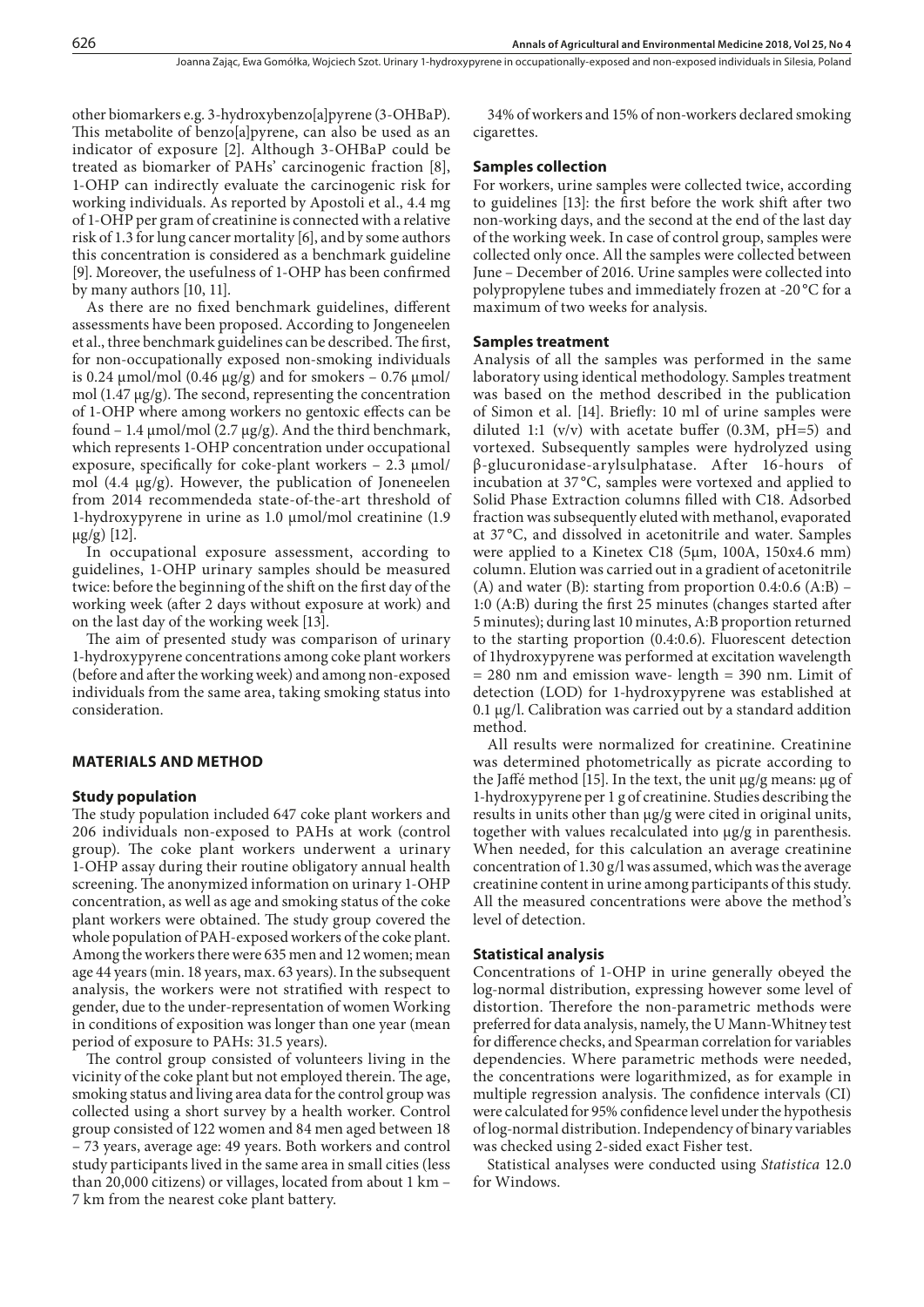Joanna Zając, Ewa Gomółka, Wojciech Szot . Urinary 1-hydroxypyrene in occupationally-exposed and non-exposed individuals in Silesia, Poland

#### **RESULTS**

#### **General statistics**

Concentrations of 1-hydrpxypyrene in urine samples for both workers and control group are summarized in Table I. For coke plant workers, there are presented results for both samples gathered: at the beginning of the first working day in the week, and at the end of the last working day in the week. For non-exposed individuals, a single urinary sample was collected and the results are presented for the whole control group, and then repeated stratified with respect to gender.

Table I. Basic statistics of 1-hydroxypyrene concentration in urinary samples of examined people

| Category               |                               | Workers               | Control |       |      |
|------------------------|-------------------------------|-----------------------|---------|-------|------|
|                        | <b>Before</b><br>working week | After<br>working week | All     | Women | Men  |
| Number of participants | 647                           | 640                   | 206     | 122   | 84   |
| Mean [ $\mu$ g/g]      | 1.07                          | 2.36                  | 0.74    | 0.76  | 0.70 |
| SD [µg/g]              | 0.73                          | 1.47                  | 0.39    | 0.38  | 0.40 |
| Geometric mean [µq/q]  | 0.83                          | 2.01                  | 0.61    | 0.64  | 0.57 |
| Minimum [µg/g]         | 0.02                          | 0.20                  | 0.06    | 0.06  | 0.06 |
| 25th percentile [µq/q] | 0.56                          | 1.49                  | 0.48    | 0.50  | 0.45 |
| Median $[\mu q/q]$     | 0.95                          | 2.10                  | 0.71    | 0.76  | 0.64 |
| 75th percentile [µg/g] | 1.36                          | 2.84                  | 0.95    | 0.97  | 0.92 |
| 95th percentile [µg/g] | 2.49                          | 4.90                  | 1.42    | 1.42  | 1.41 |
| Maximum [µg/g]         | 5.13                          | 14.89                 | 1.94    | 1.93  | 1.94 |

The difference between 1-OHP concentration in workers' samples before and after the working week was significant: workers after exposition had, on average, 2.43 (CI: 2.31 – 2.55) times greater concentration of 1-OHP in urine than before exposition (calculated as the geometric mean of concentrations ratios for each working individual). The distribution of measured urinary 1-OHP concentrations in the control group was significantly different from workers pre- and post-exposition samples, as checked using U Mann-Whitney Test ( $p < 10^{-6}$  in both cases). The observed 1-OHP level in workers pre-exposition samples, on average, was 1.35 (CI: 1.21 to 1.51) times higher than control, and in postexposition samples, on average, was 3.27 (CI: 2.95 – 3.63) times higher than control (the factor being calculated as ratio of geometric means).

The difference in biomarker concentration between women and men in control group was not statistically significant  $(p = 0.14$ , as obtained by U Mann-Whitney test). Therefore, in subsequent analysis the control group will not be stratified by gender.

## **Smoking influence**

For smoking influence analysis, "a some days smoker", as classified by the Centers for Disease Control and Prevention [16], were treated as an ambiguous smoking status and excluded. Moreover, for some participants from the workers group, the data about smoking status was not available. The remaining 582 coke plant workers and 205 control group members with available and unambiguous smoking status were included into subsequent analysis.

Among them, 34% of workers and 15% of non-workers declared smoking cigarettes. The difference in the smokers' proportion is significant ( $p < 10^{-5}$ ) and probably can be attributed to the voluntary nature of the control group recruitment. Among controls, 17% of women and 11% of men were smokers, and the hypothesis of smoking being independent of gender cannot be rejected ( $p = 0.23$  by 2-sided exact Fisher test).

For the three sets of urine samples (workers' pre-exposition samples, workers' post-exposition samples, and control group) the comparison between non-smokers and smokers was performed using U Mann-Whitney test, and the ratio of geometric means of urinary 1-OHP concentrations between smokers and non-smokers was calculated. The details are presented in Table II.

**Table II.** 1-hydroxypyrene concentration among smokers and nonsmokers for coke plant workers and control group. Apart from descriptive statistics, the *p*-value of U Mann-Whitney test and the smokers to non-smokers urinary 1-OHP concentration ratio are presented. Participants with ambiguous or unavailable smoking status were excluded

| Group                                           | Workers before<br>Workers after<br>working week<br>working week |                         |           | Control                 |      |                         |
|-------------------------------------------------|-----------------------------------------------------------------|-------------------------|-----------|-------------------------|------|-------------------------|
| Smoking                                         | No                                                              | Yes                     | No        | Yes                     | No   | Yes                     |
| Number of participants                          | 386                                                             | 196                     | 382       | 194                     | 175  | 30                      |
| Mean [ $\mu$ g/g]                               | 1.03                                                            | 1.19                    | 2.32      | 2.52                    | 0.73 | 0.82                    |
| SD[µq/q]                                        | 0.75                                                            | 0.69                    | 1.58      | 1.33                    | 0.39 | 0.41                    |
| Geometric mean [µg/g]                           | 0.78                                                            | 1.00                    | 1.93      | 2.23                    | 0.60 | 0.70                    |
| Minimum [µg/g]                                  | 0.02                                                            | 0.15                    | 0.20      | 0.27                    | 0.06 | 0.18                    |
| 25th percentile [µg/g]                          | 0.51                                                            | 0.77                    | 1.35      | 1.64                    | 0.47 | 0.59                    |
| Median [µg/g]                                   | 0.90                                                            | 1.03                    | 2.03      | 2.25                    | 0.70 | 0.72                    |
| 75th percentile [µg/g]                          | 1.30                                                            | 1.50                    | 2.73      | 2.98                    | 0.93 | 1.13                    |
| 95th percentile [µg/g]                          | 2.44                                                            | 2.54                    | 4.92      | 5.08                    | 1.42 | 1.63                    |
| Maximum [µg/g]                                  | 5.13                                                            | 4.36                    | 14.89     | 8.76                    | 1.94 | 1.93                    |
| p-value                                         | $0.0011*$                                                       |                         | $0.0123*$ |                         | 0.25 |                         |
| Smokers to non-smokers<br>1OHP conc. ratio (CI) |                                                                 | 1.28<br>$(1.13 - 1.44)$ |           | 1.16<br>$(1.05 - 1.27)$ |      | 1.17<br>$(0.92 - 1.49)$ |

\* Difference statistically significant

The smoking habit caused a statistically significant difference in 1-OHP concentration in both pre- and postexposition workers' samples. In the pre-exposition sample, the workers had, on average, a 28% higher concentration of 1-OHP, and in the post-exposition samples the rise was by 17%. In the control group, the difference was not statistically significant, but this may be caused by low number of smokers belonging to the control group.

## **Other variables**

A weak positive Spearman correlation was found in the control group between age and urinary 1-OHP level (correlation coefficient:  $\rho = 0.19$ ); however, no such correlation was found among workers ( $ρ = 0.002$ ). No significant correlation was found among the control group between urinary 1-OHP concentration and the distance between their place of residence and the coke plant ( $\rho = 0.07$ ). Smokers and nonsmokers did not differ in age, both in control group (*p* = 0.39) and among workers ( $p = 0.21$ ).

#### **Multiple regression analysis**

Multiple regression was performed to distinguish and quantify the influence of cigarette smoking and occupational PAH exposition on the urinary 1-OHP levels. The logarithm of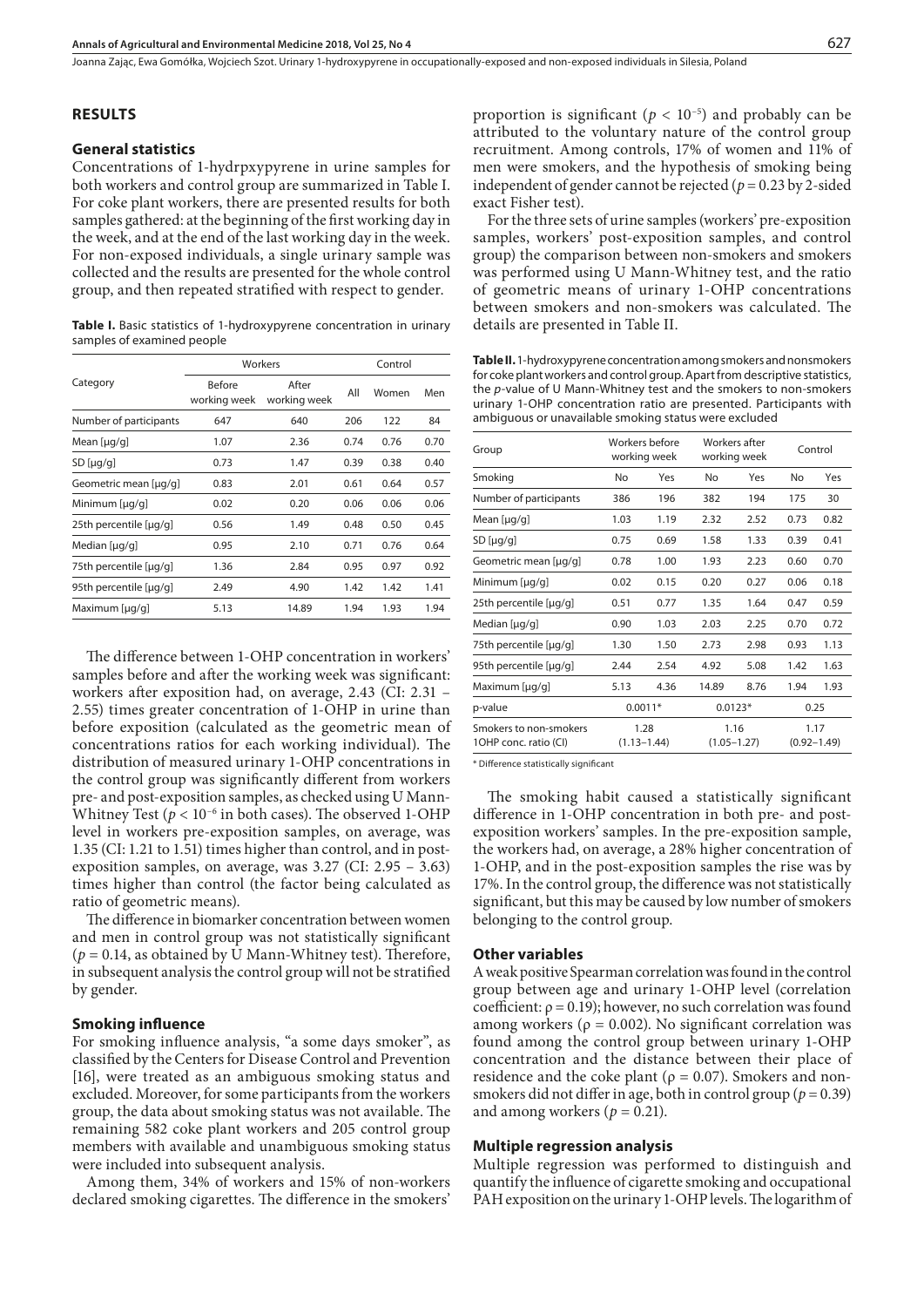urinary 1-OHP concentration was chosen to be the dependent variable. For workers, the post-exposition samples were used to reflect the actual occupational exposure. Taking logarithm assures that the statistical errors to the dependent variable are homogeneously distributed across the whole range of values (homoscedasticity), which is a necessary condition for regression analysis. Two binary variables were chosen as the dependent (explanatory) variables of the regression model: the smoking status  $(0 = non-smoker; 1 = smoker)$  and working status ( $0 =$  control group;  $1 =$  coke plant worker). Age was not included as an explanatory variable because of its different Spearman correlations with 1-OHP level among controls and workers (as explained before), as well as because of the statistically significant age difference between controls and workers that would introduce covariance between explanatory variables. Table III shows the multiple regression results.

**Table III.** Results of multiple regression on logarithm of 1-OHP urinary concentration (with post-exposure results for workers) with respect to two binary variables: smoking status and working status\*. Participants with ambiguous or unavailable smoking status were excluded

|                                   | Intercept term $\pm$ SE | $GM$ [µg/g] $(Cl)$          |               |
|-----------------------------------|-------------------------|-----------------------------|---------------|
| Value for<br>non-smoking controls | $-0.22 \pm 0.02$        | $0.60$ (CI: $0.55 - 0.65$ ) |               |
|                                   | $Coefficient + SE$      | Multiplicative factor (CI)  | p-value       |
| Smokers/non-smokers               | $0.06 + 0.02$           | $1.16$ (CI: 1.05 - 1.28)    | 0.002837+     |
| Workers/Control                   | $0.51 \pm 0.02$         | 3.21 (CI: 2.91 - 3.54)      | $< 10^{-6}$ + |
|                                   |                         |                             |               |

\*The first column represents the raw regression coefficients. In the second column the same coefficients are exponentiated to remove the effect of logarithm. In that way the intercept term becomes the geometric mean of urinary 1-OHP concentration for non-smoking controls, and the other coefficients represent the multiplicative factors by which the concentration rises when the individual is smoking or working in a coke plant, respectively. The *p*-value represents the probability of multiplicative factor being less or equal to 1. GM – geometric mean, SE – standard error, CI – 95% confidence interval. † Difference statistically significant

Briefly, the results are that the geometric mean for nonsmoking individuals not exposed occupationally to PAHs is expected to be 0.60 (CI: 0.55 – 0.65) μg/g. Smoking cigarettes induces a rise in urinary 1-OHP level by a factor of 1.16, on average (CI: 1.05 – 1.28), and working for a whole working week at the coke plant made urinary 1-OHP levels, on average, 3.21 times higher (CI: 2.91 – 3.54). For smoking coke plant workers both factors combine.

## **DISCUSSION**

An increased risk of lung cancer, occupational fatigue or cardiovascular diseases were reported not only among workers occupationally-exposed to PAHs, but also among nearest neighbourhood of pollution source; it is therefore crucial to monitor areas located near coke plants [17, 18, 19]. A study by Campo et al investigated 1-OHP concentration in three groups: coke-oven workers, the population living near the plant – up to 2 km and about 50 km away from the plant, and found no statistically significant differences between those living near and farther away from the coke plant [20]. Similarly, in the presented study no correlation for biomarker concentration and distance from the coke plant battery was found.

Contact with PAHs compounds during the work week significantly affects 1-OHP concentration in urine samples as described in the presented work and in other studies

[21]. Simultaneously, the results of 1-OHP among workers measured before contact with PAHs at work was significantly higher than in the control group (median: 0.95 μg/g vs. 0.71 μg/g; geometric mean: 1.07 μg/g vs 0.74 μg/g) as preshift samples describe the contribution of the longer-lived compounds [22]. According to the literature, 1-OHP has wide range of half-life time, from 6 – 35 hours [7], and some literature data report a longer half-life time of 16 days [23].

Results obtained for the control in presented study are about one magnitude higher than those described by Huang, who reported the overall geometric mean concentration for 1-OHP in the USA as 74.2 ng/g (CI: 64.1 – 85.9 ng/g) and found no statistically significant differences for age or gender [22]. Similarly, in presented study there were no statistically significant differences caused by gender. However, other authors have reported a statistically significant disproportion between genders, higher for women: 0.5 μmol/mol (0.96 μg/g) vs. 0.34μmol/mol (0.66 μg/g) for men, although all the women were non-smokers [24]. This observation was attributed to the amount of time spent in the kitchen for frying and other types of cooking connected with formation of PAHs compounds, and as expected, this difference disappeared among children [25]. The paradox of an inhaled dose of pyrene among nonsmokers being several times lower than the daily urine 1-OHP excretion was reported by Rubino et al, and it was suggested that this may be due to the slow release of pyrene from the soot deposit in the lung alveoli that was trapped in the lungs during life [26]. In the presented study, alththough not statistically significant, slightly higher results were noted for women than for men (geometric means: 0.57 μg/g for men vs. 0.64 μg/g for women). Similarly, Bertolome et al. described higher, but not statistically significant, 1-OHP concentration for women [27]. On the other hand, a study published by Yamano et al for a non-exposed group reported a geometric mean equal to 0.52  $\mu$ mol/mol (1  $\mu$ g/g), which is higher than the presented results for both groups, coke plant workers: 0.83 μg/g and control: 0.61 μg/g. Simultaneously, higher values were noted for the 95<sup>th</sup> percentile in both groups [10].

Smoking status, according to metanalyses performed by Ciarrocca et al., is an important confounder, mainly for low occupationally-exposed individuals. Ciarrocca et al. suggested that smoking reduces the difference in biomarker concentration between those occupationally- exposed and non-exposed [2], although the authors describe statistically significant differences between smokers and non-smokers for those exposed to PAHs and those not exposed. In the case of the presented data on coke plant workers who are considered as being highly exposed, using multiple regression, smoking combines significantly with work exposure: as smoking induces a rise in 1-OHP concentration by 16%, on average (CI: 5% – 28%), and as exposition during work induces, on average, a 3.21-fold rise in biomarker concentration (CI: 2.91 – 3.54). On the other hand, in a study by Talaska, the discrepancy between smoking and non-smoking coke plant workers was not statistically significant for 1-OHP concentration and DNA addicts. Such an observation is unusual as 50% of the studied population (n=32) were smoking workers. Stratification according to exposition (supervisors and sideproduct area workers) gave only a small, still insignificant, difference [23].